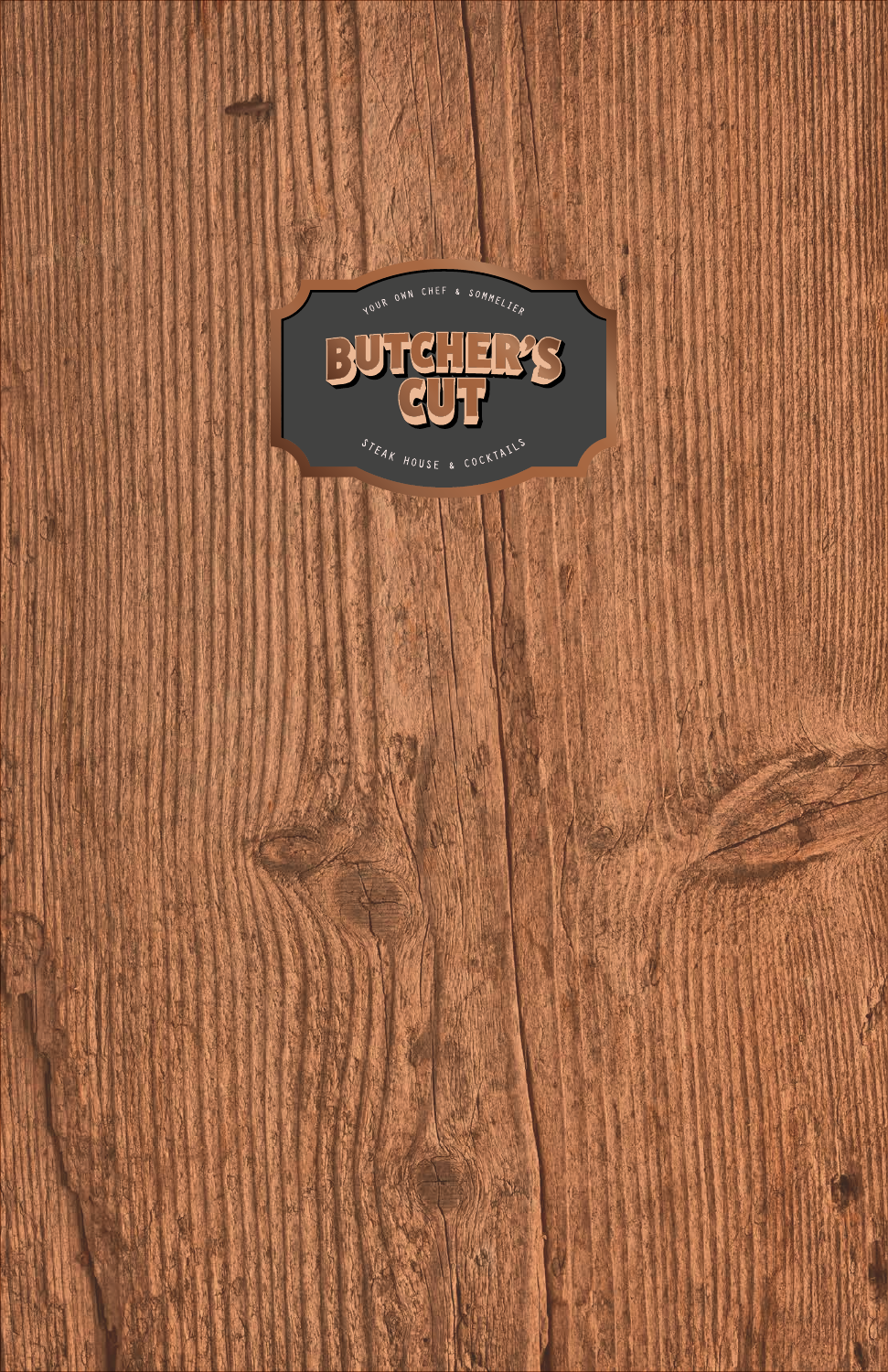### Appetizers

**BURRATA & BEET SALAD**

*Aged Balsamic*

**CLASSIC CAESAR** *Romaine, Croutons, Parmigiano Reggiano*

**HOUSE CHOP SALAD**

*Double Smoked Bacon, Eggs, Spiced Walnuts, Aged Cheddar*

**HEARTS OF PALM**

*Avocado, Tomatoes, Raspberry Vinaigrette*

### **SHRIMP COCKTAIL**

*Cocktail and Louis Sauce*

**BAKED GOAT CHEESE TART**

*Blueberry Compote, Lemon Zest*

### Featured Starters

STEAKS\* *We serve only 100% Naturally Raised Certified Angus Beef.*

### **BONE MARROW\***

*Caramelized Onions, Parsley Sauce*

**FOIE DEVILED EGGS** *Crispy Chicken Skin, Herb Aioli*

# **SOUP**

**SMOKED TOMATO SOUP**

# **ENTREES**

*Grilled Aged Cheddar Cheese*

**ROASTED CORN-FED CHICKEN**

*Corn & Lima Succotash, Pan Drippings*

**SOCKEYE SALMON\*** *Corn Barley Risotto, Salsa Verde, Lemon*

**FILET MIGNON 8 OZ.**

**NY SIRLOIN 14 OZ.**

**DOUBLE LAMB CHOPS 14 OZ.** *All steaks come with your choice of sauce and one side per person.*

### **DESSERTS**

**LAVA CAKE** *Molten Bitter Sweet Chocolate & Vanilla Ice Cream*

**BANANA DATE CAKE**

*Rum Toffee Sauce, Banana Ice Cream & Candied Orange Zest*

**NY CHEESECAKE**

*Fresh Strawberries, Toasted Graham Crust, Mint*

### **PEANUT BUTTER & MILK CHOCOLATE COOKIE**

*Vanilla Ice Cream*

#### **ICE CREAM & SORBET**

*3 scoops of your choice: ask your waiter for daily selection*

\* Public bealth advisory: Consuming raw or undercooked meats (poultry, beef, lamb, pork, etc.), seafood, shellfish or eggs may increase your risk of foodborne illness, especially if you have certain medical conditions. *All prices are inclusive of VAT.*



Welcome to Butcher's Cut, an approachable and comfortably furnished environment laden with chops. This interpretive American-Style-Steakhouse provides a solid foundation for a memorable experience with a touch of swagger all its own. This steakhouse celebrates the craft heritage of America blended with the skillful mastery of the butcher. Cocktails are born of American influence and wizened with age. The menu is inspired by the Great Plains but offers specialty meats of the world. The wine list is bold and new world. Become immersed in tradition with the occasional window to the present day.

If you have purchased the Dining Experience package, you are entitled to 1 dish from either the Appetizers or the Featured Starters or the Soup section, one from either the Entrées or the Steaks section and one from the Desserts section of the Dining Experience menu, up to a maximum of 3 dishes in total. You may replace a dish from the Dining Experience menu with one from the à la carte menu for 50% of the listed price. You can also order any additional dish at full price.

*If you have any allergy or sensitivity to specific foods, please notify our staff before ordering.*

*Certain foods may have been frozen. These foods are defrosted using the most scrupulous procedures that do not alter the organoleptic qualities of the products.*

# Dining Experience **£**43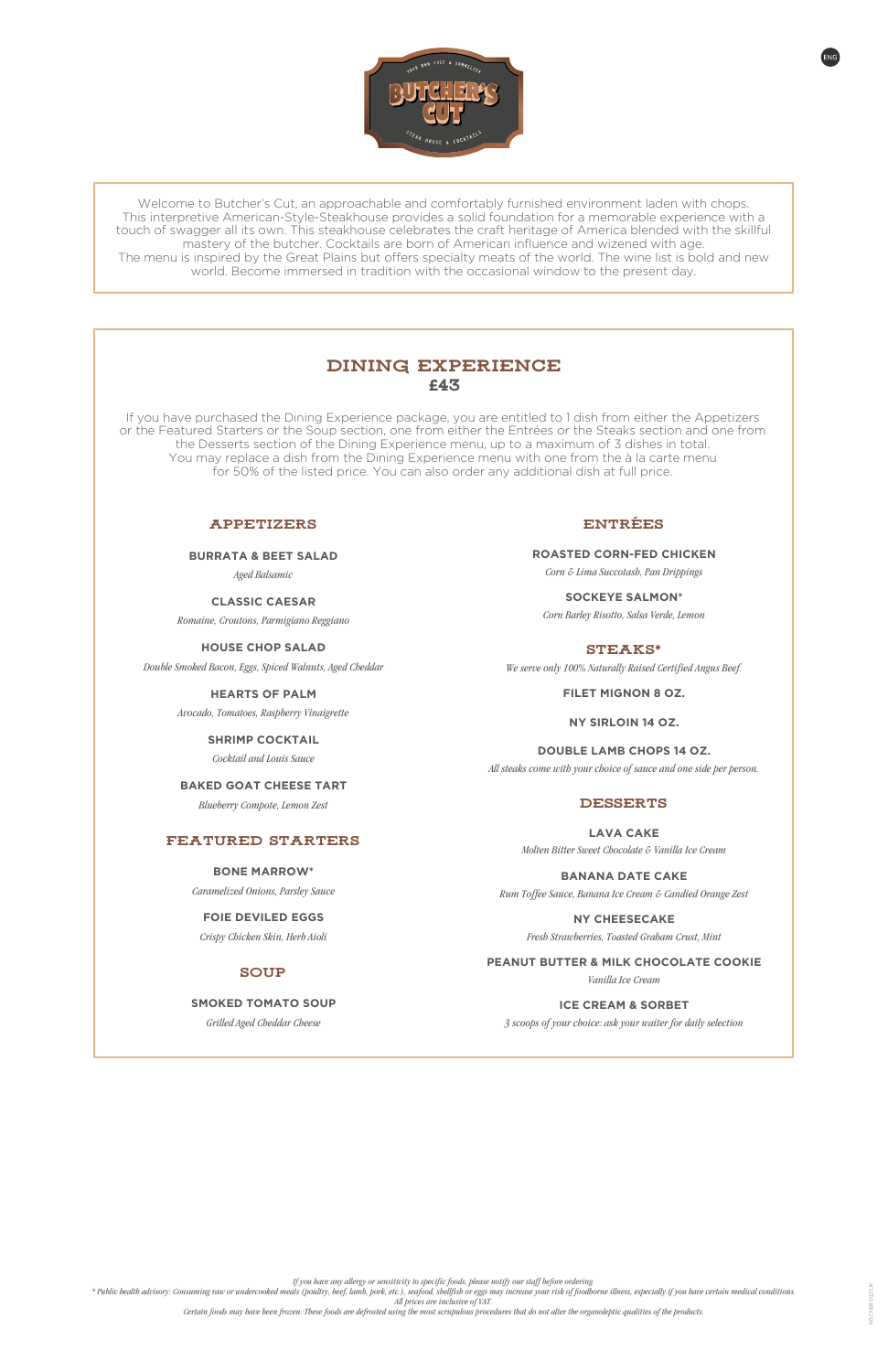*If you have any allergy or sensitivity to specific foods, please notify our staff before ordering.*

\* Public health advisory: Consuming raw or undercooked meats (poultry, beef, lamb, pork, etc.), seafood, shellfish or eggs may increase your risk of foodborne illness, especially if you have certain medical conditions. *All prices are inclusive of VAT.*

*Certain foods may have been frozen. These foods are defrosted using the most scrupulous procedures that do not alter the organoleptic qualities of the products.*



# Appetizers

**BURRATA & BEET SALAD £12**  *Aged Balsamic*

**CLASSIC CAESAR £9**  *Romaine, Croutons, Parmigiano Reggiano*

**HOUSE CHOP SALAD £9**  *Double Smoked Bacon, Eggs, Spiced Walnuts, Aged Cheddar*

> **HEARTS OF PALM £9**  *Avocado, Tomatoes, Raspberry Vinaigrette*

**SHRIMP COCKTAIL £17**  *Cocktail and Louis Sauce*

**BAKED GOAT CHEESE TART £12**  *Blueberry Compote, Lemon Zest*

**CRAB CAKES £16**  *Jumbo Lump Crab, Cajun Remoulade, Greens, Lemon*

> **OYSTER ROCKEFELLER £20**  *1/2 Doz. Oysters, Sautéed Spinach, Bacon*

# **SOUPS**

**SMOKED TOMATO SOUP £8**  *Grilled Aged Cheddar Cheese*

**LOBSTER CHOWDER £13**  *Maine Lobster, Bacon, Gold Potatoes*

**LAVA CAKE £9** 

*Molten Bitter Sweet Chocolate & Vanilla Ice Cream*

#### **BANANA DATE CAKE £7**

*Rum Toffee Sauce, Banana Ice Cream & Candied Orange Zest*

### **NY CHEESECAKE £8**

*Fresh Strawberries, Toasted Graham Crust, Mint*

#### **PEANUT BUTTER & MILK CHOCOLATE COOKIE £7**

*Vanilla Ice Cream*

#### **ICE CREAM & SORBET £5**

*Please ask your waiter for the daily selection*

**FOREST MUSHROOM / PEPPERCORN / CHIMICHURRI / BÉARNAISE\***

SIDES £3 each

**MAC & CHEESE / SMOKED MASHED POTATO / CREAMED SPINACH**

**JALAPEÑO CREAMED CORN / CRISPY FRIES / ROASTED CAULIFLOWER ONION RINGS / ASPARAGUS / BRUSSEL SPROUTS BAKED POTATO with a supplement of £3**

### **DESSERTS**

## ENTREEs

**ROASTED CORN-FED CHICKEN £32**  *Corn & Lima Succotash, Pan Drippings*

**SCALLOPS BENEDICT\* £35**  *Hollandaise, Bacon, Crispy Potato Cakes, Spinach*

**HALIBUT £32**  *Wild Rice, Cherry Tomato, Walnut Brown Butter*

**SOCKEYE SALMON\* £32**  *Corn Barley Risotto, Salsa Verde, Lemon*

### STEAKS\*

# Featured Starters

**CAVIAR\* £49**  *30g with Garnish*

**SHELLFISH PLATTER\* £41 per person** *Shrimp, King Crab, Maine Lobster, Oysters, Clams, Scallops*

> **BONE MARROW\* £15**  *Caramelized Onions, Parsley Sauce*

**KOBE SLIDERS\* £15**  *Aged Cheddar, Brioche, Caramelized Onion*

**FOIE DEVILED EGGS £13**  *Crispy Chicken Skin, Herb Aioli*

*A Selection of our Beef Cuts is Dry-Aged for 21 to 28 Days. We serve only 100% Naturally Raised Certified Angus Beef.*

**DRY-AGED TOMAHAWK FOR TWO** *(36 OZ.)* **£106**

**TENDER STEAK** *(12 OZ.)* **£34**

**FILET MIGNON** *(8 OZ.)* **£36 |** *(12 OZ.)* **£49**

**DRY-AGED T-BONE** *(24 OZ.)* **£60**

**RIB-EYE** *(20 OZ.)* **£52 NY SIRLOIN** *(14 OZ.)* **£41 AMERICAN BISON** *(16 OZ.)* **£53 DOUBLE LAMB CHOPS** *(14 OZ.)* **£42**

**ONE SIDE OF YOUR CHOICE WILL BE INCLUDED WITH EVERY STEAK ORDER**

**ALL STEAKS CAN SURF\* £20**  *Jumbo Lump Crab Oscar or Lobster Tail or Jumbo Shrimp Scampi*

# **SAUCES**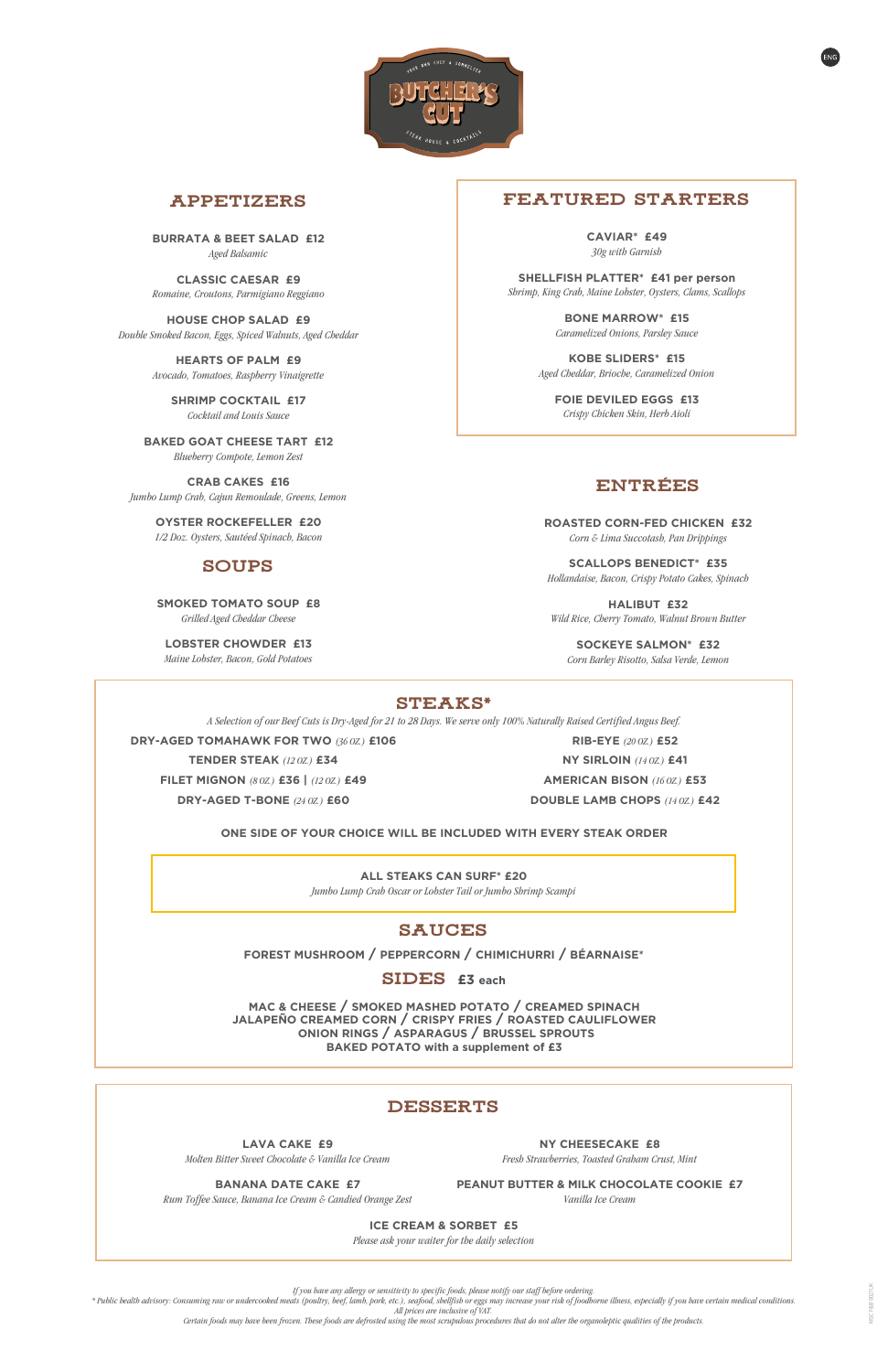



### **THE RED HOUSE**

*Tito's vodka, Bitter Campari, club soda*

### **MY DARLING**

*Aviation gin, fresh orange and lemon juice, tarragon, simple syrup*

**THE DERBY** *Woodford Reserve bourbon, Bitter Campari, Martini Dry vermouth*

### **SAZERAC**

*Absinthe, Bulleit Rye whisky, sugar cube, Fee Brothers Old Fashioned bitters, Angostura bitters*

### **GREY GOOSE MULE**

*Grey Goose vodka, fresh lime juice, sugar syrup, ginger beer*

### **THE LAST WORD**

*Plymouth gin, maraschino liqueur, green Chartreuse, freshly squeezed lime juice*

**ROSE FRENCH 75**

*Bombay Sapphire gin, sugar syrup, freshly squeezed lemon juice, Angostura orange bitters, sparkling rosé wine*

### **THE BEE'S KNEES**

*Tanqueray N°TEN gin, fresh lemon juice, honey syrup*

### **GINGER CUCUMBER GIMLET** *Bombay Sapphire gin, cucumber, simple syrup, fresh lime juice, ginger syrup*

**AVIATION FIZZ** *Bombay Sapphire gin, Martini Bianco vermouth, crème de violette, tonic water*

# Non-alcoholic **£7.5**

### **ELDERFLOWER & GINGER**

*Elderflower cordial, fresh lemon juice, ginger, mint sprig, ginger beer*

### **CUCUMBER MOJITO**

*Fresh lime juice, mint leaves, brown sugar, club soda, cucumber and lime slices*

### **PALOMA FIZZ**

*Fresh grapefruit and lemon juice, rose syrup, tonic water, rosemary*

*MSC Cruises strives to protect the oceans by reducing plastic use. Join us to preserve the planet for future generations and request a biodegradable straw.*

**LAGUNITAS IPA £9** *USA* **BLUE MOON £9** *USA* **SIERRA NEVADA PALE ALE £10**

*USA*

**CHIMAY BLEUE £10**

*Belgium*

#### **WEIHENSTEPHAN ORIGINAL £9**

*Germany*

#### **ORIGINAL LANDBIER DUNKEL £9**

*Germany*

### **STOUT**

**GUINNESS £9** *Ireland*

# Ale

**JOHN SMITH'S EXTRA SMOOTH £9** *England*

# Wines By The Glass

**LAURENT PERRIER BRUT £17.5**

### **DOMAINE CHANDON BRUT CLASSIC £13**

**PINOT GRIGIO COLLI ORIENTALI DEL FRIULI DOC, LIVIO FELLUGA £14**

### **CRAFT BEERS**

### **FOUNDER'S ESTATE SAUVIGNON BLANC, BERINGER £11**

**MALBEC, TERRAZAS £13**

**ZINFANDEL, BERINGER £13**

#### **PRIVATE SELECTION CABERNET SAUVIGNON, ROBERT MONDAVI £11**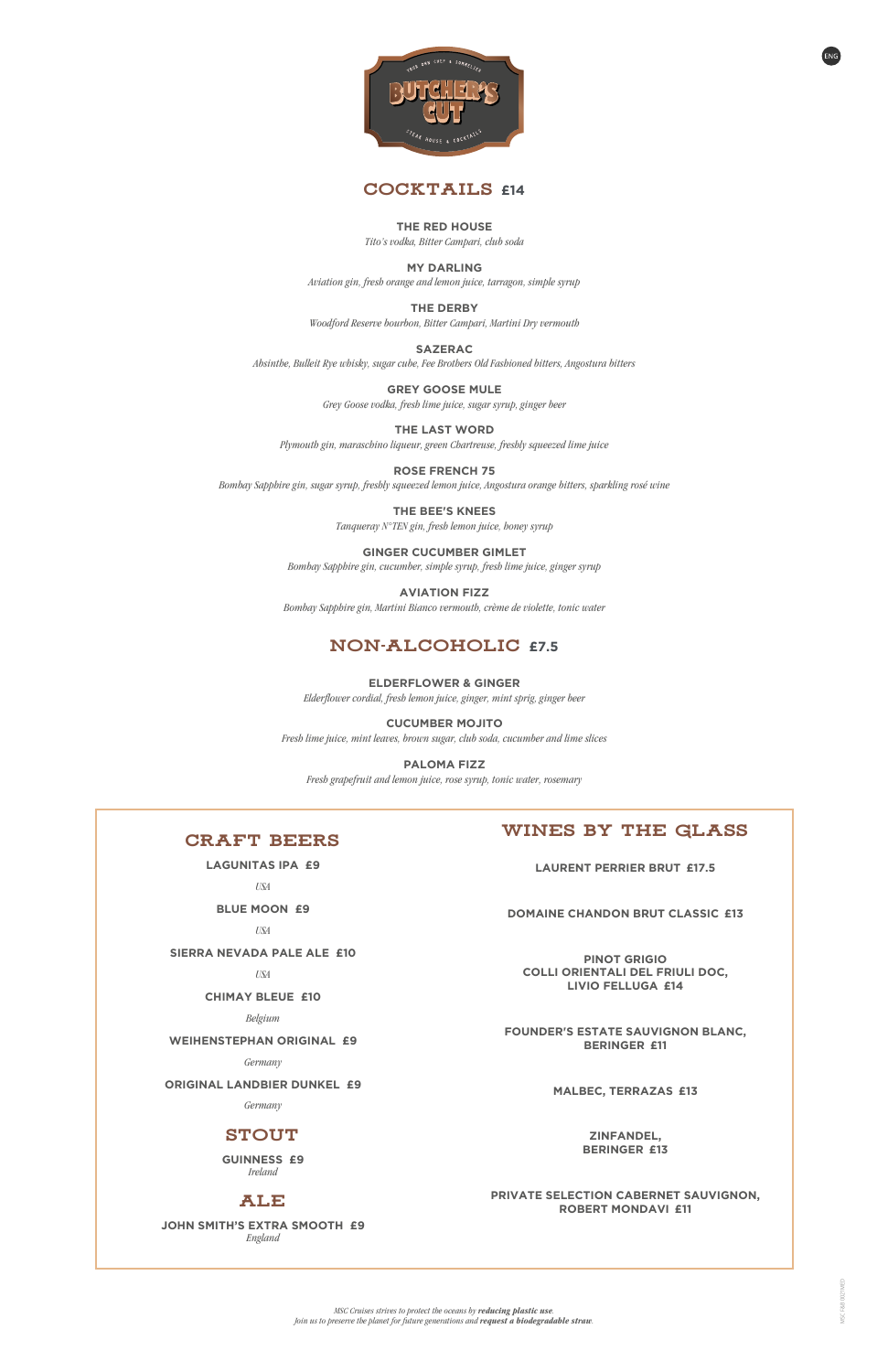

# **CHAMPAGNE**

*If you have any allergy or sensitivity to specific foods, please notify our staff before ordering. Guests under legal drinking age respective of the country are not permitted to purchase or consume alcohol. All prices are inclusive of VAT.*

**LAURENT PERRIER CUVÉE ROSÉ £119** *Reims-France* 

> **RUINART BRUT £119** *Reims-France*

**VEUVE CLICQUOT PONSARDIN BRUT £79** *Épernay-France* 

> **LAURENT PERRIER BRUT £70** *Reims-France*

# Sparkling Wines

**FRANCIACORTA CUVÉE PRESTIGE, CA' DEL BOSCO £65** *Lombardy-Italy* 

**DOMAINE CHANDON BRUT CLASSIC £53** *Mendoza-Argentina* 

### WHITE WINES

**CHARDONNAY ARTHUR, DOMAINE DROUHIN £98** *Willamette Valley-Oregon* 

> **POUILLY FUMÉ LE TRONCSEC, JOSEPH MELLOT £74**

> > *Loire Valley-France*

**DIRECTOR'S CHARDONNAY, FRANCIS COPPOLA £66** *Sonoma County-California* 

**CHABLIS PREMIER CRU MONTMAINS LES VIEILLES VIGNES, PASCAL BOUCHARD £60** *Burgundy-France* 

**PINOT GRIGIO COLLI ORIENTALI DEL FRIULI DOC, LIVIO FELLUGA £55** *Friuli Venezia Giulia-Italy* 

**ZELTINGER HIMMELREICH RIESLING KABINETT, MARKUS MOLITOR £55** *Mosel-Germany* 

> **ROSAZZO RONCO DELLE ACACIE, LE VIGNE DI ZAMÒ £53** *Friuli Venezia Giulia-Italy*

**RIBOLLA GIALLA FRIULI COLLI ORIENTALI DOC,** 

#### **LE VIGNE DI ZAMÒ £46**

*Friuli Venezia Giulia-Italy* 

### **FOUNDER'S ESTATE SAUVIGNON BLANC, BERINGER £45**

*Napa Valley-California* 

### **SAUVIGNON BLANC, BRANCOTT ESTATE £41**

*Marlborough-New Zealand* 

### **PINOT GRIGIO DOC, CANTINA ABBAZIA DI NOVACELLA £40**

*Trentino Alto Adige-Italy* 

### **CHENIN BLANC, CAPE SPRING £35**

*Western Cape-South Africa* 

# Red Wines

**PINOT NOIR, DOMAINE DROUHIN £98** *Willamette Valley-Oregon* 

**HAUTE PIERRE CHÂTEAUNEUF-DU-PAPE, DELAS FRÈRES £83** *Rhône Valley-France* 

**DIRECTOR'S CUT CABERNET SAUVIGNON, FRANCIS FORD COPPOLA £78** *Sonoma County-California* 

**SPECIAL BLEND, BODEGA DEL FIN DEL MUNDO £75** *Patagonia-Argentina* 

**BAROLO CLASSICO DOCG, BRANDINI £74** *Piedmont-Italy* 

**LES TERASSES VELLES VINYES PRIORAT DOCA, ALVARO PALACIOS £71** *Priorat (Catalonia)-Spain* 

> **PINOT NOIR, J.CHRISTOPHER £71** *Willamette Valley-Oregon*

**CHÂTEAU HAUT GROS CAILLOU AOC SAINT-ÉMILION £70** *Bordeaux-France* 

**ZINFANDEL, RAVENSWOOD £63** *Sonoma County-California* 

**SHIRAZ KALIMNA BIN 28, PENFOLDS £61** *Barossa Valley-Australia* 

> **ZINFANDEL, BERINGER £53** *Napa Valley-California*

**MALBEC, TERRAZAS £53** *Mendoza-Argentina* 

**FOUNDER'S ESTATE MERLOT, BERINGER £50** *Napa Valley-California* 

**PRIVATE SELECTION CABERNET SAUVIGNON, ROBERT MONDAVI £45**

*Central Coast-California* 

**CHIANTI CLASSICO PÈPPOLI DOCG, MARCHESI ANTINORI £44** *Tuscany-Italy* 

**PINOTAGE, NEDERBURG £36**

*Paarl-South Africa*